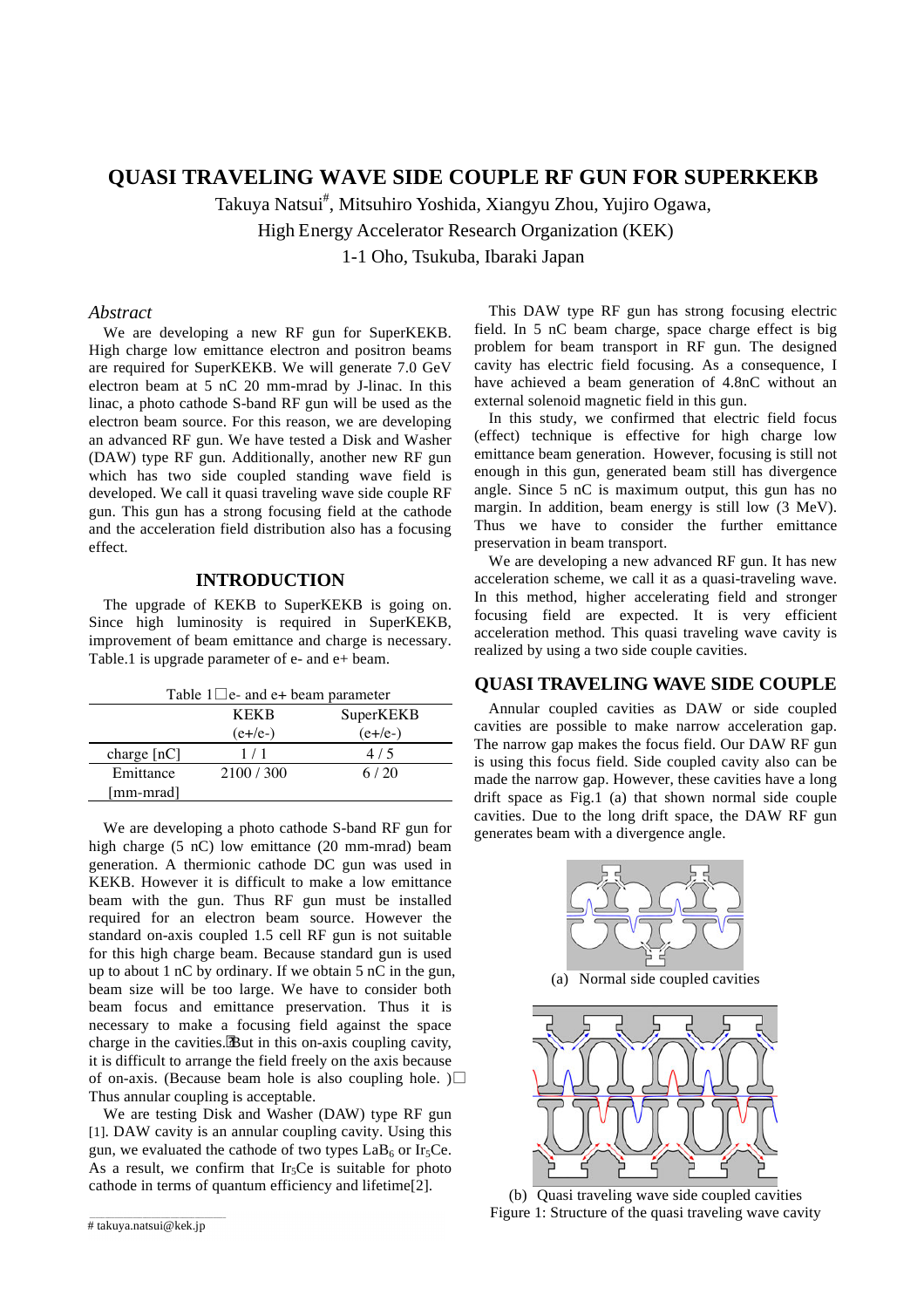One solution is to use two standing wave cavities. If two side coupled cavities which arranged staggered, we obtain a double standing wave field as Fig.1 (b). These two standing wave side coupled cavities are independent electromagnetically. If we feed RF power with  $\pi/2$  phase difference, acceleration field is similar to traveling wave for accelerated beam. Since two side coupled cavities are possible to place on the same axis, a quasi-traveling wave can be realized. Quasi-traveling wave can realize very efficient beam acceleration and focusing.

## **2D CAVITY DESIGN**

The first cavity of RF gun is most important for beam quality. Since beam energy of cathode cell is still low, space charge affects beam size and emittance. First cavity should be designed to have strong focus field. However nonlinear component of the strong focus field causes emittance growth. In addition, we must avoid the electric field concentration at the cavity surface.

In the 2D cathode cell cavity design, a lot of parameters shown Fig.2 were searched. The parameters were optimized through the beam tracing simulation in the cavity design. Thus we need complicated procedure for designing. We automatized this procedure by using downhill simplex method. The emittance, beam size and energy spread were minimized under the conditions that were 100% transmission at 5 nC and surface electric field strength of less than 120 MV/m. SUPREFISH and GPT (General Particle Tracer) calculation code were used for this calculation.

Fig.3 is whole cavities structure design and electric field (SUPERFISH result). This cavity shape is obtained by using automatic downhill simplex method calculation in the condition with the maximum field strength of less than 100 MV/m in the main cavity. This RF gun has total of seven acceleration cavities. These are divided into two standing wave structure of 3 and 4 side coupled cavities respectively. There are no couplings to next cavity on the axis.

Figure 5 shows the beam tracking simulation for 5 nC beam charge result; emittance is 5.5 mm-mrad: beam size is 0.4 mm (standard deviation) at exit of RF gun  $(z = 250$ mm). In the Fig.4, we can find that the beam size becomes gradually smaller in the RF gun. This is caused by not additional magnetic field but the focusing electric field of RF gun. Beam energy will be 11.5 MeV with 20 MW RF input. The energy spread is 0.6 %. These results satisfy the requirement in our application.

In addition, we confirm that this gun can generate 10 nC beam generation by calculation; emittance is 10 mmmrad; beam size is 1.2 mm; energy spread is 1 %. It is enough margins.



Figure 2: First cavity shape and searched parameters



Figure 3: Designed RF gun cavities (SUPERFISH calculation result)



Figure 4: Beam tracking simulation result

### **3D CAVITY DESIGN**

We used CST MICROWAVE STUDIO for 3D cavity design. Figure 5 is the calculation result of the regular cell of a side coupled cavity. The acceleration mode and coupling mode are adjusted to be same frequency. Coupling value *k* is 3 %. This gun has two standing wave cavities; we designed two types coupler as shown Fig.6.



(a) Accelerating made (b) Coupling mode Figure 5: regular cell cavity calculation result